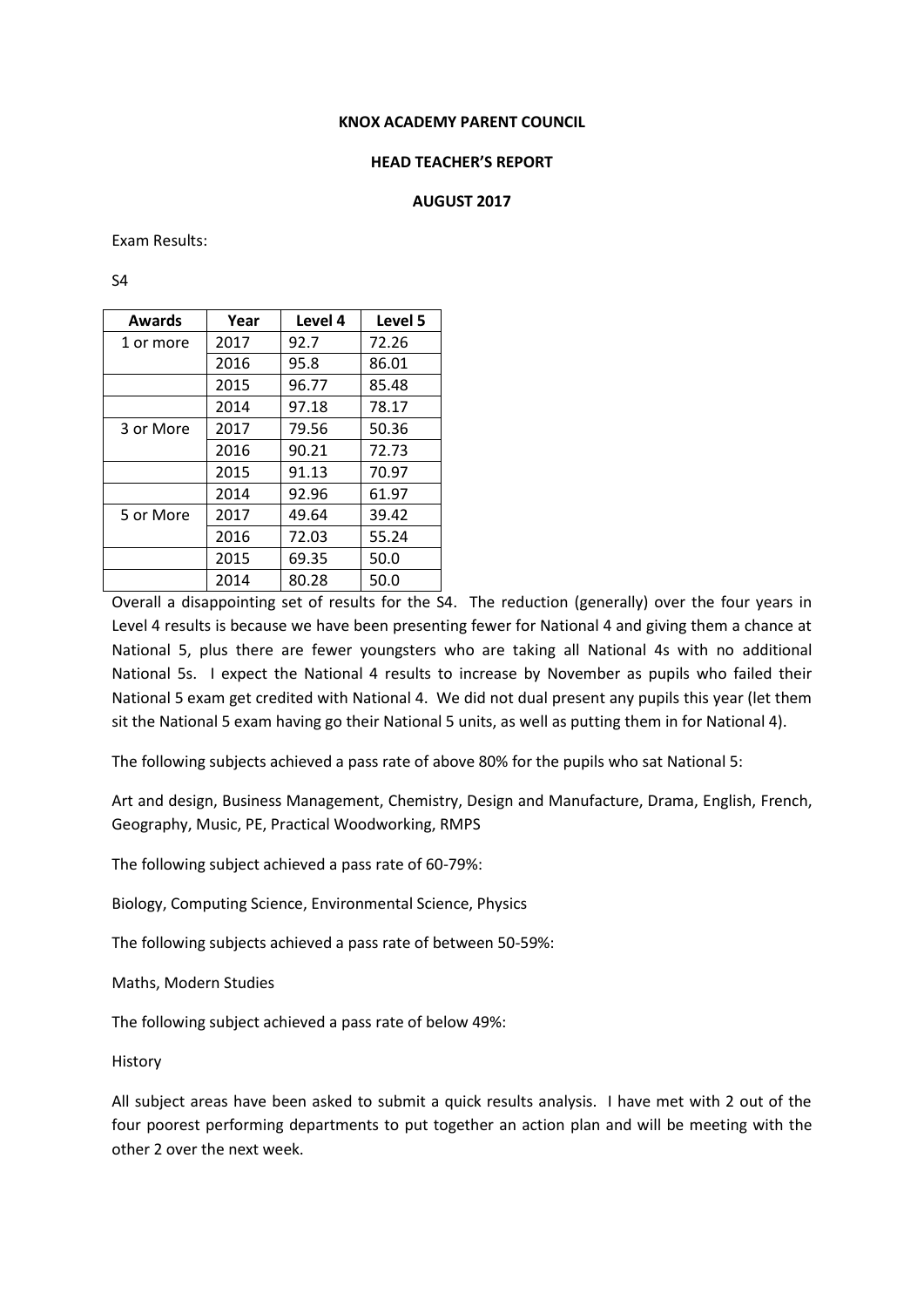We are looking to get levels for National 4 and 5 sorted out considerably earlier this year (the end of this month) so that pupils know what they are doing and receive the best possible experience. Through the Curriculum Development Group we will be looking at time allocation to subjects, possibly removing free choice so that we can provide the appropriate level classes for all pupils, and making sure that assessment in National 5 is more rigorous (using our own assessments rather than the Unit Assessments that assess basic competence).

| <b>Awards</b> | Year | Level 4 | Level 5 | Level 6 |
|---------------|------|---------|---------|---------|
|               |      |         |         |         |
| 1 or more     | 2017 | 97.2    | 91.61   | 70.63   |
|               | 2016 | 96.77   | 89.52   | 70.16   |
|               | 2015 | 110.7   | 84.51   | 59.15   |
|               | 2014 | 97.06   | 86.47   | 61.76   |
| 3 or more     | 2017 | 93.71   | 83.22   | 54.55   |
|               | 2016 | 93.55   | 81.45   | 47.58   |
|               | 2015 | 96.48   | 73.94   | 38.03   |
|               | 2014 | 92.35   | 70.59   | 38.24   |
| 5 or more     | 2017 | 86.71   | 71.33   | 23.08   |
|               | 2016 | 83.87   | 66.13   | 15.32   |
|               | 2015 | 85.37   | 55.51   | 15.22   |
|               | 2014 | 85.0    | 52.08   | 14.71   |

S5

Overall a really pleasing set of results. The S5 outdid themselves.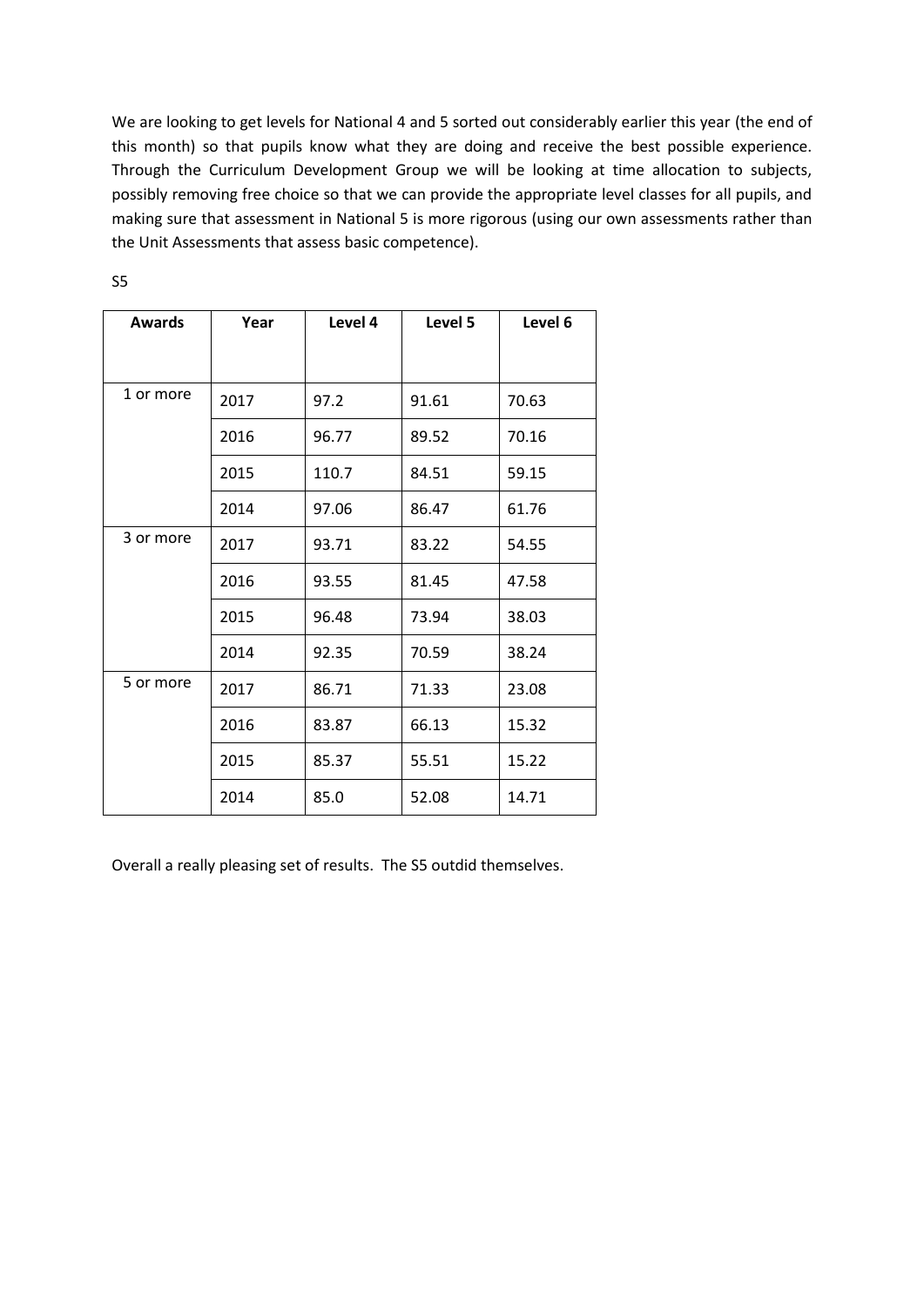| <b>Awards</b> | Year | Level 4 | Level 5 | Level 6 | Level 7 |
|---------------|------|---------|---------|---------|---------|
|               |      |         |         |         |         |
| 1 or more     | 2017 | 100     | 93.55   | 77.42   | 29.84   |
|               | 2016 | 102.11  | 85.92   | 63.38   | 27.46   |
|               | 2015 | 97.06   | 87.06   | 65.88   | 31.76   |
|               | 2014 | 97.86   | 80.0    | 57.14   | 26.43   |
| 3 or more     | 2017 | 94.35   | 81.45   | 54.03   | 2.42    |
|               | 2016 | 96.48   | 76.06   | 49.3    | 4.93    |
|               | 2015 | 92.94   | 72.94   | 53.53   | 8.24    |
|               | 2014 | 93.57   | 70.0    | 47.86   | 5.71    |
| 5 or more     | 2017 | 87.10   | 70.16   | 39.52   |         |
|               | 2016 | 88.03   | 64.08   | 39.44   |         |
|               | 2015 | 85.17   | 58.28   | 29.38   |         |
|               | 2014 | 86.3    | 60.37   | 29.22   |         |

Again, a really positive set of results from the S6 – particularly happy with the improvement of 1+ and3+ Highers. Need to get the trend of 3+ Highers consistent, though.

Subjects at Higher in S5:

60-70% pass rate: Computing, Environmental Science, Physics, RMPS

71-80% pass rate: Business Management, Maths

81-90% pass rate: Biology, Chemistry, English, Geography, Human Biology

91-100% pass rate: Administration, Art and Design, Design and Manufacture, Drama, French, Graphic Communication, History, Modern Studies, Music, Photography.

S6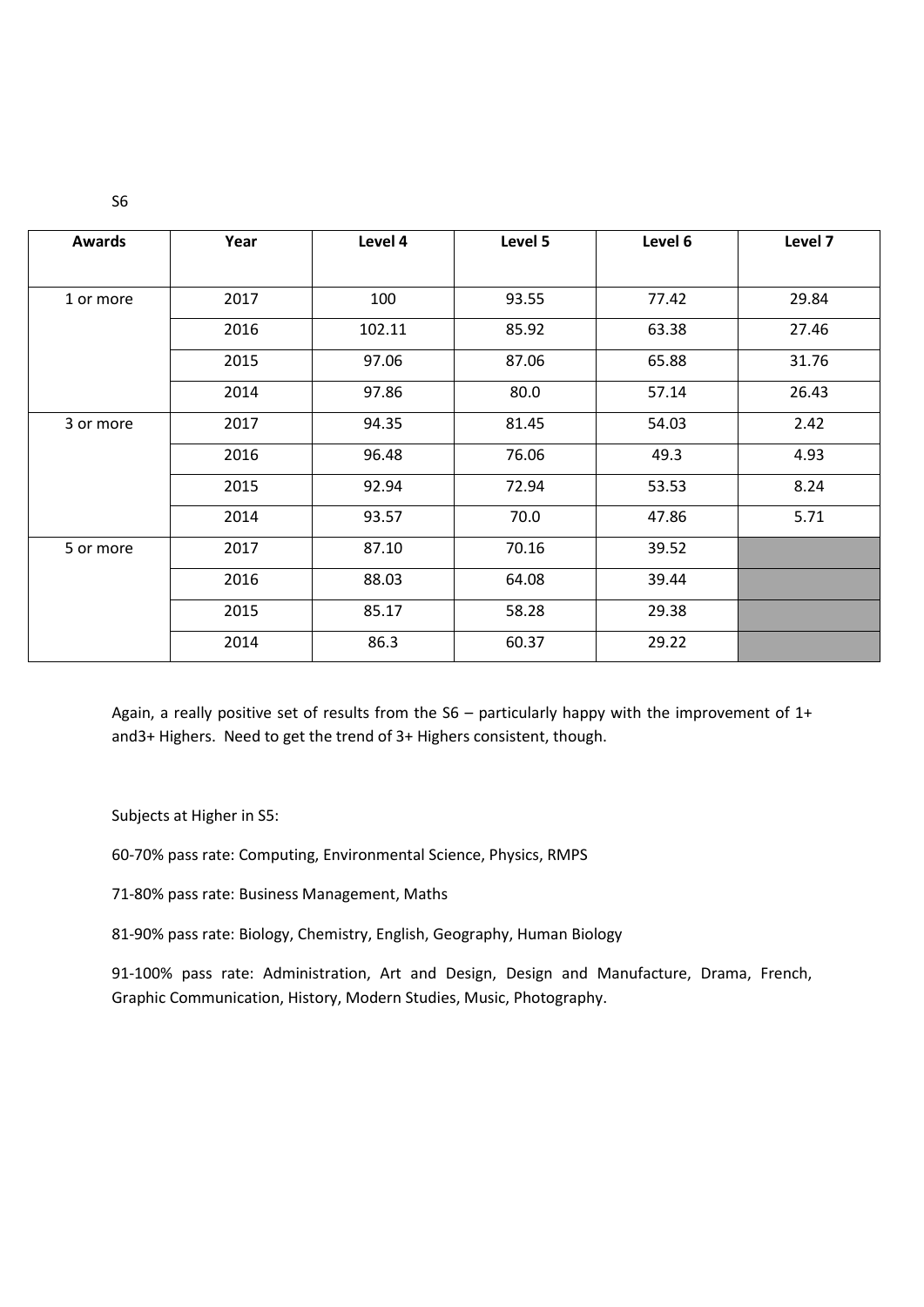Feedback on things to be done by June 2017:

- Respectful Relationships for Learning launched in June.
	- Has gone well so far. Refreshed with staff on in-service day. There's a real push to be consistent and persistent. It's a bit early to look at referrals, but there has been comment that the school seems calmer and staff are holding the line. I have been visiting classes regularly and am pleased with what I see. We are trying to intervene a lot earlier with disruptive pupils by getting parents in over the next couple of weeks. Paperwork gone out to collate information to quantify impact.
- Mobile 'phone rules launched. I'm seeing fewer 'phones out in class and we have put notices in the designated "Phone Zones".
- Prefect structure. The S6 pupils voted on the structure that they wanted and went with 2 Head Prefects and 3 Deputes.
- Feedback from A Boni's visit was positive. She asked some challenging questions, but is happy with the direction of travel.
- Actions from F Robertson's visit:

# *Issues for SMT*

- More coherent and strategic work on Change Leadership. (SIP 1.3)
- Stripping back the vision, values and aims so that it drives the school forward. Involve the pupils, staff, parents and community in the development of the VVA. (Working Group, Parent Council and Parents' Meetings)(SIP 1.3)
- Create an ethos of ambition for all. (SIP 1.3, 2.3, 2.4, 3.1)
- Make sure that all stakeholders and partners understand the process of, and reason for, selfevaluation. (SIP 1.3)
- Ensure that the Careers Standard and Work Placement Standard are taken forward in Curriculum Areas. (SIP 1.3)
- Be consistent and persistent in taking Respectful Relationships for Learning, Knox 90 and other developments forward.
- Revisit the Respectful Relationships for Learning processes at every in-service day and during CAT afternoons. (SIP 1.3, 3.1)

# *Issues for PTCs*

- Improve understanding of self-evaluation and how to use it to drive change and improvement. (SIP 1.3)
- Include the Careers Standard and Work Placement Standard in the development of Curriculum Areas. (SIP 1.3)
- Ensure that lessons are more active and less teacher-led. (SIP 2.3)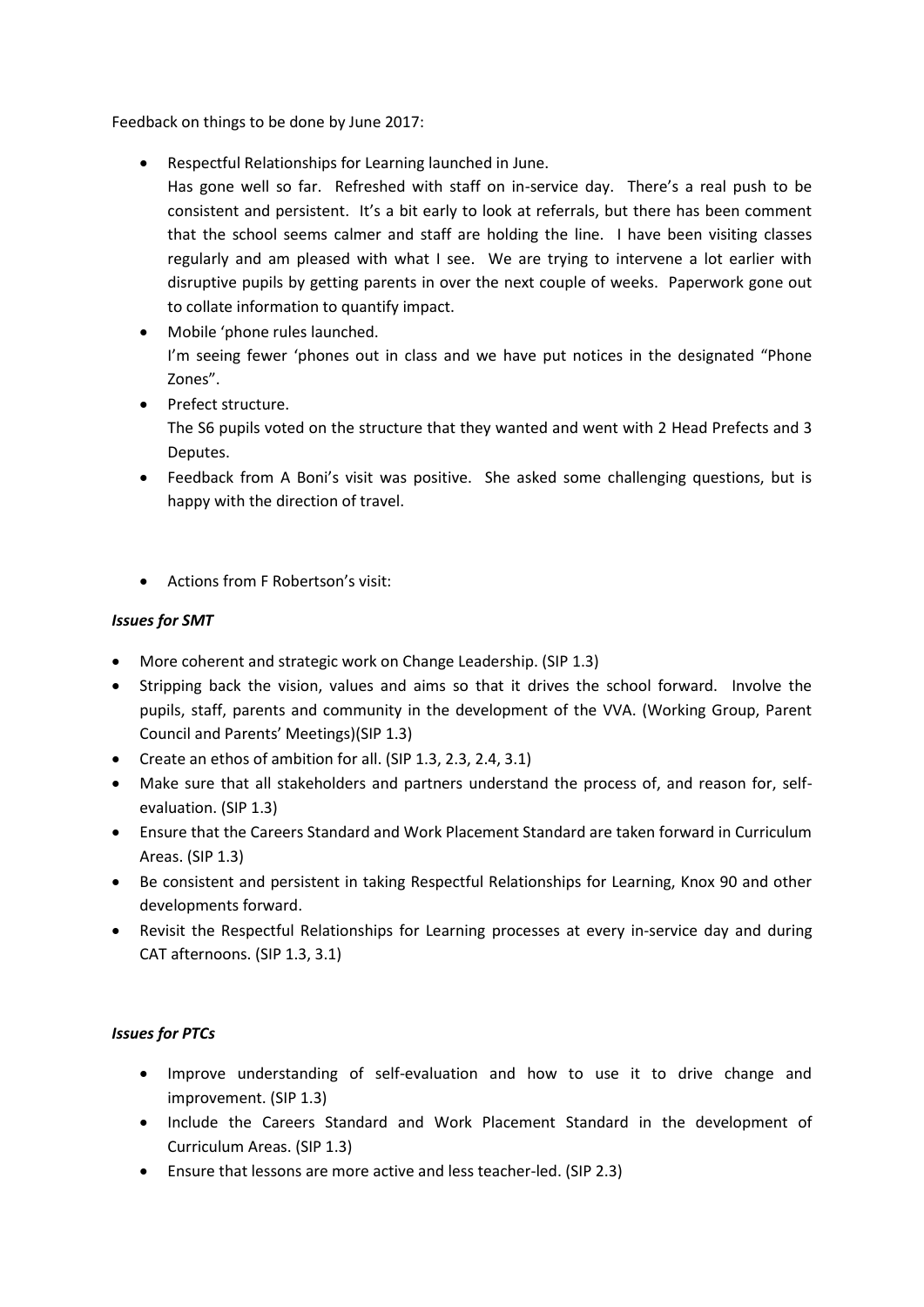- Evaluate and challenge teaching and learning processes in all classrooms to improve the standards and expectations for all, creating a culture of ambition. (SIP 2.3)
- Use Leadership of Learning meetings to engage staff with reading, research and current practice. (SIP 1.3, 2.4)
- Create an ethos of ambition for all (SIP 1.3, 2.3, 2.4, 3.1)
- Be consistent and persistent in taking Respectful Relationships for Learning, Knox 90 and other developments forward. (3.1)
- Revisit the Respectful Relationships for Learning processes at every in-service day and during CAT afternoons. (SIP 1.3, 3.1)

# *Issues for Pupil Support:*

- Collate information to be disseminated to the right staff at the right time. (SIP 3.1)
- Evaluate the impact of the new developments. (SIP 1.3)
- Consistent development of the House Meeting structure. (SIP 3.1)
- Implement Child's Planning process. (SIP 3.1)
- Continue to develop the PSE programme. (SIP 2.2)

### *Issues for Teachers*

- Use data to inform change and lead on improvements. (SIP 3.2)
- Have a clear understanding of the Child's Planning process. (SIP 3.1)
- More consistent differentiation in class for the more able and the less able. (SIP 3.1)
- Take time to plan work with Support Assistants. (SIP 3.1)
- Keep on top of discipline issues especially low-level ones. Enforce the RRL processes in classrooms. (SIP 3.1)
- Develop lessons that are more active and allow pupils to lead learning. (SIP 2.2)
- Ensure that lessons are paced right many are too slow. (SIP 2.2, 3.1, 3.2)
- Use formative assessment strategies (SIP 3.2)
- Continue to make use of the digital technology that we have to enhance learning/the pace of learning e.g. using it for home learning. (SIP 3.2)
- Everyone has to buy-in to Learning Conversations, particularly in the BGE, and learning targets need to be revisited way more often than they are in most cases. (SIP 3.2)

### *Issues for everyone*

- Know what we mean by "ambition" for all our youngsters. (SIP 1.3)
- Enforce the Respectful relationships for Learning processes and the Knox 90. (SIP 3.1)
- Need to know what safeguarding and wellbeing looks like in every classroom. Everyone has to embed this as their responsibility. (SIP 3.1)
- Continue to use support information that is sent out. (SIP 3.1)
- Live and breathe the Learning and Teaching Policy. (SIP 3.2)